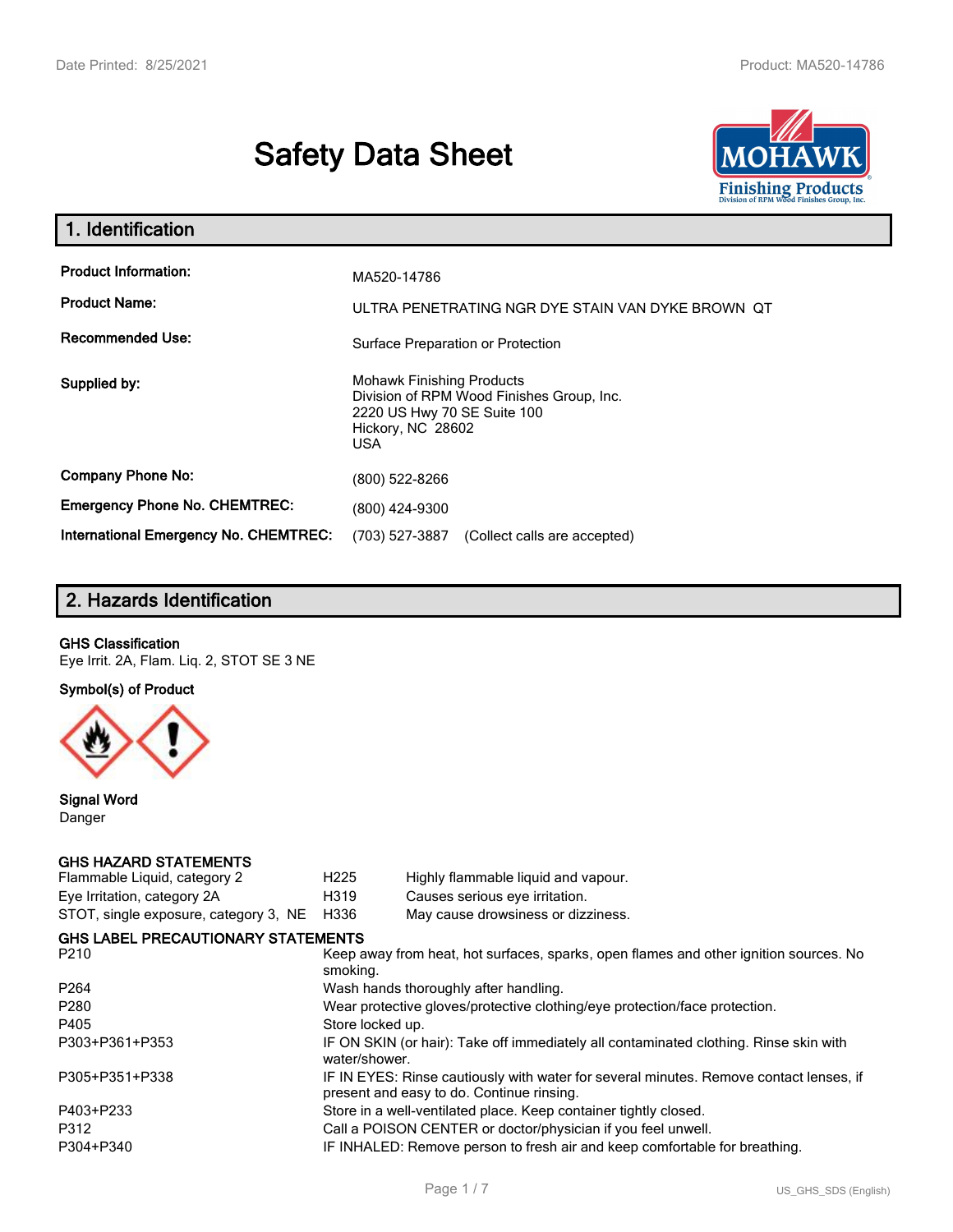| If eye irritation persists: Get medical advice/attention.      |
|----------------------------------------------------------------|
| Store in a well-ventilated place. Keep cool.                   |
| <b>GHS SDS PRECAUTIONARY STATEMENTS</b>                        |
| Ground/bond container and receiving equipment.                 |
| Use explosion-proof electrical/ventilating/lighting/equipment. |
| Use only non-sparking tools.                                   |
| Take precautionary measures against static discharge.          |
|                                                                |

## **3. Composition/Information on ingredients**

| <b>Chemical Name</b>              | CAS-No.   | <b>Wt.</b> % | <b>GHS Symbols</b>    | <b>GHS Statements</b>     |
|-----------------------------------|-----------|--------------|-----------------------|---------------------------|
| acetone                           | 67-64-1   | 75-100       | GHS02-GHS07           | H225-302-319-332-336      |
| ethanol                           | 64-17-5   | $2.5 - 10$   | GHS02                 | H <sub>225</sub>          |
| ethoxypropanol                    | 1569-02-4 | $1.0 - 2.5$  | GHS02-GHS07           | H <sub>226</sub> -332-336 |
| propylene glycol monomethyl ether | 107-98-2  | $0.1 - 1.0$  | GHS02-GHS06-<br>GHS07 | H <sub>226</sub> -331-336 |

The exact percentage (concentration) of ingredients is being withheld as a trade secret.

The text for GHS Hazard Statements shown above (if any) is given in the "Other information" Section.

## **4. First-aid Measures**



FIRST AID - EYE CONTACT: IF IN EYES: Rinse cautiously with water for several minutes. Remove contact lenses, if present and easy to do. Continue rinsing. If eye irritation persists: Get medical advice/attention.

FIRST AID - SKIN CONTACT: IF ON SKIN (or hair): Take off immediately all contaminated clothing. Rinse skin with water/shower.

FIRST AID - INGESTION: IF SWALLOWED: rinse mouth. Do NOT induce vomiting. IF exposed or if you feel unwell: Call a POISON CENTER or doctor/physician.

FIRST AID - INHALATION: IF INHALED: Remove person to fresh air and keep comfortable for breathing.

# **5. Fire-fighting Measures**

**SPECIAL FIREFIGHTING PROCEDURES:** Evacuate all persons from the fire area to a safe location. Move non-burning material, as feasible, to a safe location as soon as possible. Fire fighters should be protected from potential explosion hazards while extinguishing the fire. Wear self-contained breathing apparatus (SCBA) and full fire-fighting protective clothing. Thoroughly decontaminate all protective equipment after use. Containers of this material may build up pressure if exposed to heat (fire). Use water spray to cool fire-exposed containers. Use water spray to disperse vapors if a spill or leak has not ignited. DO NOT extinguish a fire resulting from the flow of flammable liquid until the flow of the liquid is effectively shut off. This precaution will help prevent the accumulation of an explosive vapor-air mixture after the initial fire is extinguished.

**FIREFIGHTING EQUIPMENT:** This is a NFPA/OSHA Class 1B or less flammable liquid. Follow NFPA30, Chapter 16 for fire protection and fire suppression. Use a dry chemical, carbon dioxide, or similar ABC fire extinguisher for incipeint fires. Water may be used to cool and prevent rupture of containers that are exposed to heat from fire.

## **6. Accidental Release Measures**

#### **ENVIRONMENTAL MEASURES:** No Information

**STEPS TO BE TAKEN IN CASE MATERIAL IS RELEASED OR SPILLED:** Follow personal protective equipment recommendations found in Section VIII. Personal protective equipment needs must be evaluated based on information provided on this sheet and the special circumstances created by the spill including; the material spilled, the quantity of the spill, the area in which the spill occurred, and the training and the expertise of employees in the area responding to the spill. Never exceed any occupational exposure limits. Shut off ignition sources; including electrical equipment and flames. Do not allow smoking in the area. Do not allow the spilled product to enter public drainage system or open waterways.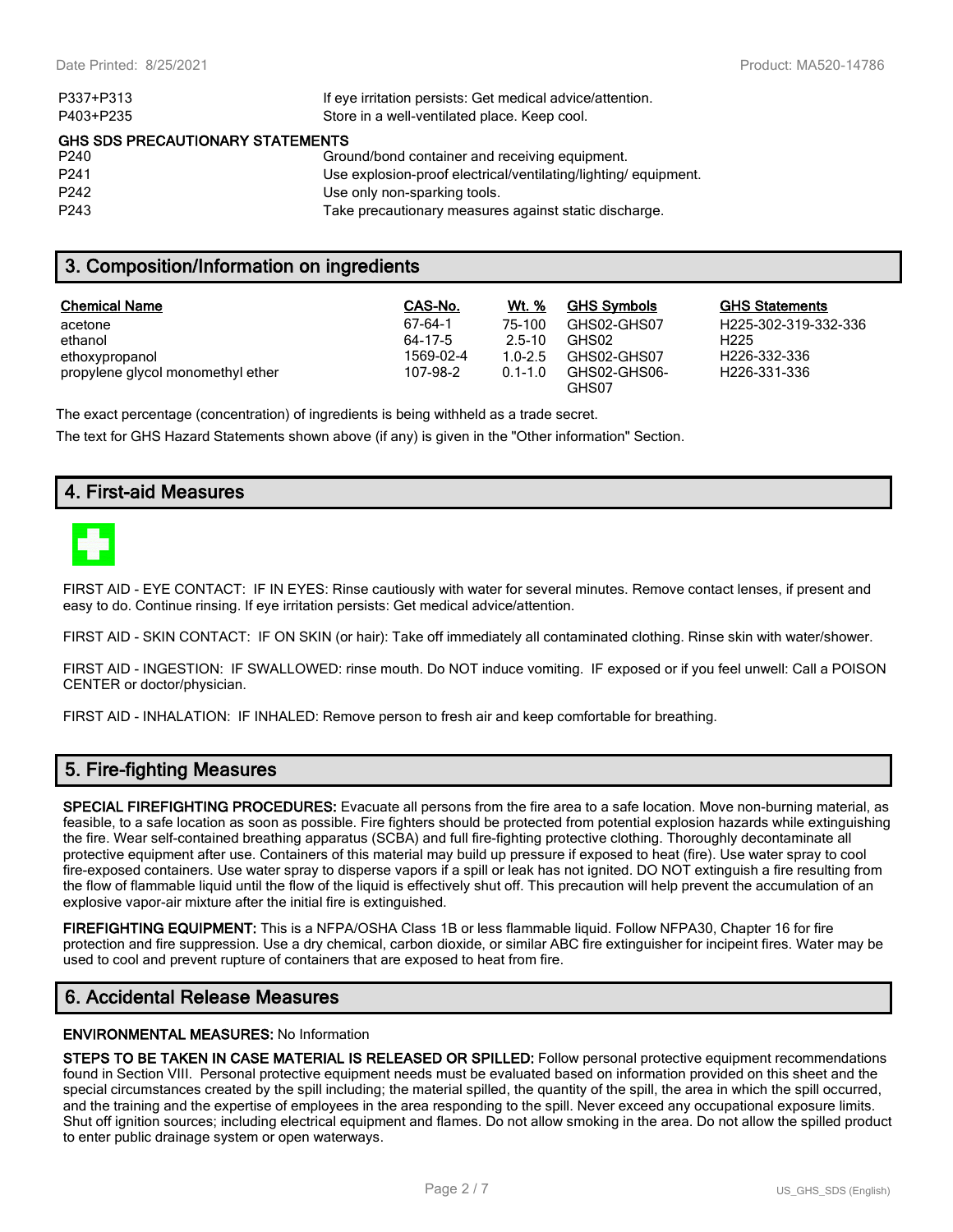# **7. Handling and Storage**



**HANDLING:** Avoid inhalation and contact with eyes, skin, and clothing. Wash hands thoroughly after handling and before eating or drinking. In keeping with safe handling practices, avoid ignition sources (smoking, flames, pilot lights, electrical sparks); ground and bond containers when transferring the material to prevent static electricity sparks that could ignite vapor and use spark proof tools and explosion proof equipment. Empty containers may retain product residue or vapor. Do not pressurize, cut, weld, braze, solder, drill, grind, or expose container to heat, flame, sparks, static electricity, or other sources of ignition. Any of these actions can potentially cause an explosion that may lead to injury.

**STORAGE:** Keep containers closed when not in use. Store in cool well ventilated space away from incompatible materials.

# **8. Exposure Controls/Personal Protection**

| Ingredients with Occupational Exposure Limits |                      |                       |                     |                         |  |  |
|-----------------------------------------------|----------------------|-----------------------|---------------------|-------------------------|--|--|
| <b>Chemical Name</b>                          | <b>ACGIH TLV-TWA</b> | <b>ACGIH-TLV STEL</b> | <b>OSHA PEL-TWA</b> | <b>OSHA PEL-CEILING</b> |  |  |
| acetone                                       | $250$ ppm            | $500$ ppm             | $1000$ ppm          | N.D.                    |  |  |
| ethanol                                       | N.D.                 | $1000$ ppm            | $1000$ ppm          | N.D.                    |  |  |
| ethoxypropanol                                | 50 ppm               | $200$ ppm             | N.D.                | N.D.                    |  |  |
| propylene glycol monomethyl ether             | 50 ppm               | $100$ ppm             | N.D.                | N.D.                    |  |  |

**Further Advice: MEL = Maximum Exposure Limit OES = Occupational Exposure Standard SUP = Supplier's Recommendation Sk = Skin Sensitizer N.E. = Not Established N.D. = Not Determined**

#### **Personal Protection**



**RESPIRATORY PROTECTION:** Use adequate engineering controls and ventilation to keep levels below recommended or statutory exposure limits. If exposure levels exceed limits use appropriate approved respiratory protection equipment.

**SKIN PROTECTION:** Wear chemical resistant footwear and clothing such as gloves, an apron or a whole body suit as appropriate.



**EYE PROTECTION:** Wear chemical-resistant glasses and/or goggles and a face shield when eye and face contact is possible due to splashing or spraying of material.



**OTHER PROTECTIVE EQUIPMENT:** No Information



**HYGIENIC PRACTICES:** It is good practice to avoid contact with the product and/or its vapors, mists or dust by using appropriate protective measures. Wash thoroughly after handling and before eating or drinking.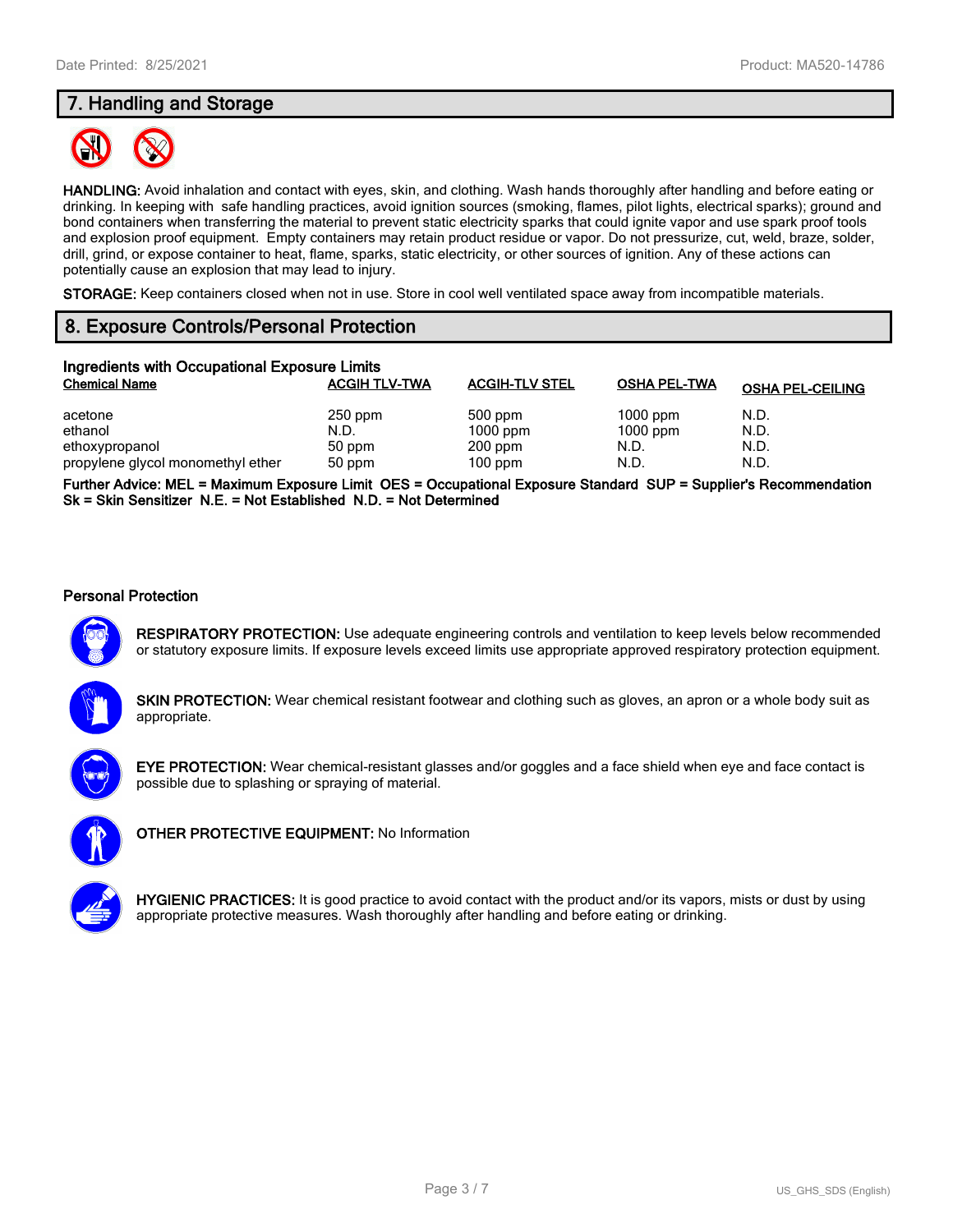**N.I. = No Information**

# **9. Physical and Chemical Properties**

| Appearance:                    | Colored Liquid             | <b>Physical State:</b>                      | <b>LIQUID</b>  |
|--------------------------------|----------------------------|---------------------------------------------|----------------|
| Odor:                          | <b>Strong Solvent</b>      | <b>Odor Threshold:</b>                      | Not determined |
| Density, g/cm3:                | 0.823                      | pH:                                         | Not determined |
| Freeze Point, °F:              | Not determined             | Viscosity:                                  | Not determined |
| <b>Solubility in Water:</b>    | Not determined             | Partition Coefficient, n-octanol/<br>water: | Not determined |
| Decomposition temperature, °F: | Not determined             | <b>Explosive Limits, %:</b>                 | Not determined |
| Boiling Range, °F:             | $>100$ °F                  | Flash Point, °F:                            | $-4$ $\circ$ F |
| Combustibility:                | <b>Supports Combustion</b> | Auto-Ignition Temperature, °F:              | Not determined |
| <b>Evaporation Rate:</b>       | Faster than Diethyl Ether  | Vapor Pressure, mmHg:                       | Not determined |
| <b>Vapor Density:</b>          | Not determined             |                                             |                |

# **10. Stability and reactivity**

**STABILITY:** Stable under normal conditions.

**CONDITIONS TO AVOID:** Heat, flames and sparks.

**INCOMPATIBILITY:** Acids, Bases, Oxidizing agents

**HAZARDOUS DECOMPOSITION PRODUCTS:** Not determined.

# **11. Toxicological information**

**Practical Experiences**

**EMERGENCY OVERVIEW:** No Information

**EFFECT OF OVEREXPOSURE - EYE CONTACT:** No Information

**EFFECT OF OVEREXPOSURE - INGESTION:** No Information

**EFFECT OF OVEREXPOSURE - INHALATION:** No Information

**EFFECT OF OVEREXPOSURE - SKIN CONTACT:** No Information

**CARCINOGENICITY:** No Information

#### **PRIMARY ROUTE(S) OF ENTRY:**

**Eye Contact, Skin Contact, Inhalation**

# **Acute Toxicity Values**

**The acute effects of this product have not been tested. Data on individual components are tabulated below**

| CAS-No. | <b>Chemical Name</b> |
|---------|----------------------|
| 67-64-1 | acetone              |

**Casary Chemical Chemical LD50 Chemical LD50 Vapor LC50** 1800 mg/kg Rat 20000 mg/kg Rabbit 50.1 mg/L Rat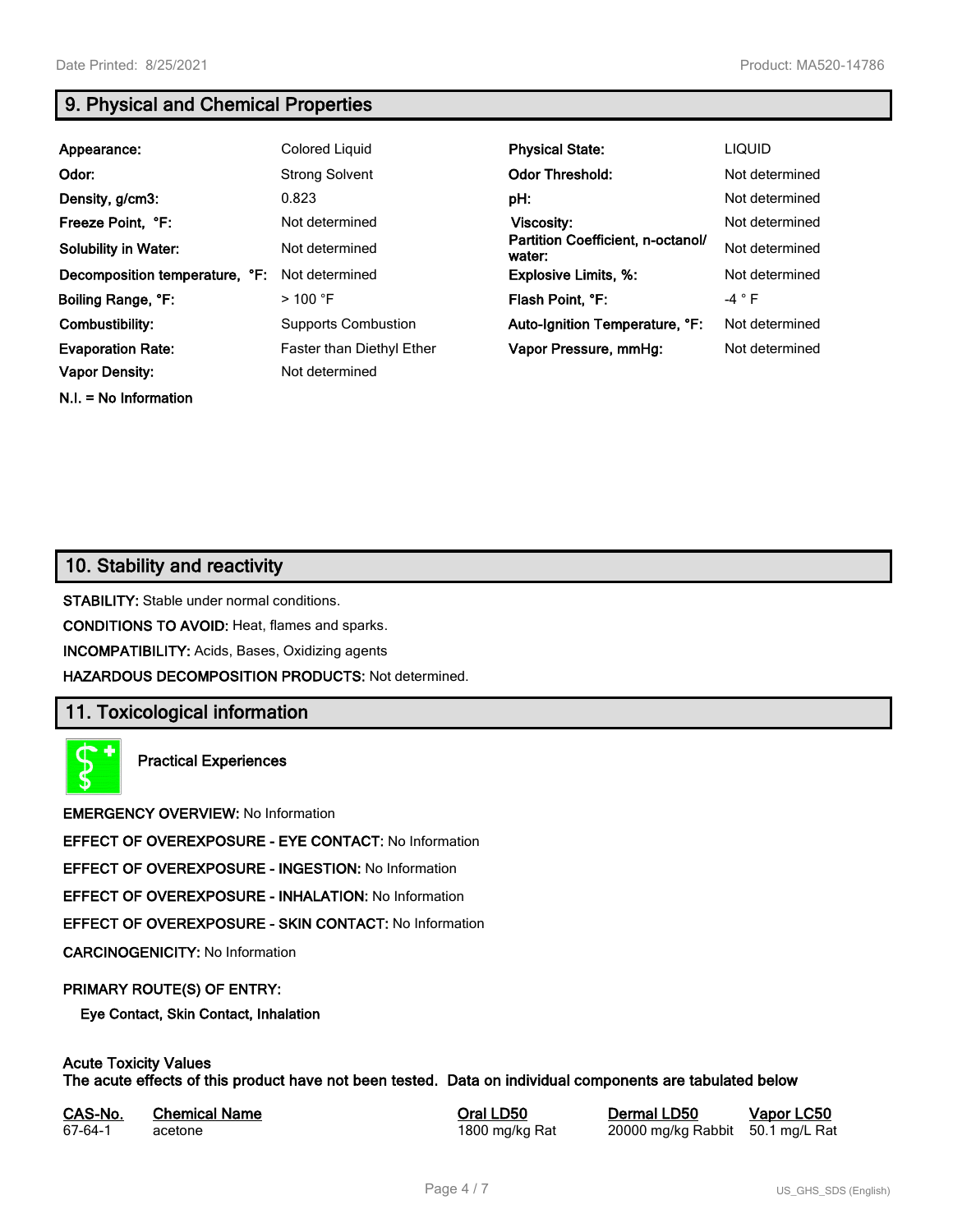| 64-17-5   | ethanol                           | 7060 mg/kg Rat | 15,800 mg/kg                    | 124.7 mg/L Rat |
|-----------|-----------------------------------|----------------|---------------------------------|----------------|
| 1569-02-4 | ethoxypropanol                    | 4400 mg/kg Rat | 8100 mg/kg Rabbit               | - 15           |
| 107-98-2  | propylene glycol monomethyl ether | 5000 mg/kg Rat | 13000 mg/kg Rabbit > 6 mg/L Rat |                |

#### **N.I. = No Information**

## **12. Ecological information**

**ECOLOGICAL INFORMATION:** Ecological evaluation of this material has not been performed; however, do not allow the product to be released to the environment without governmental approval/permits.

## **13. Disposal Information**



**Product**

**DISPOSAL METHOD:** Waste from this material may be a listed and/or characteristic hazardous waste. Dispose of material, contaminated absorbent, container and unused contents in accordance with local, state, and federal regulations.

**STEPS TO BE TAKEN IN CASE MATERIAL IS RELEASED OR SPILLED:** Follow personal protective equipment recommendations found in Section VIII. Personal protective equipment needs must be evaluated based on information provided on this sheet and the special circumstances created by the spill including; the material spilled, the quantity of the spill, the area in which the spill occurred, and the training and the expertise of employees in the area responding to the spill. Never exceed any occupational exposure limits. Shut off ignition sources; including electrical equipment and flames. Do not allow smoking in the area. Do not allow the spilled product to enter public drainage system or open waterways.

## **14. Transport Information**

#### **SPECIAL TRANSPORT PRECAUTIONS:** No Information

**DOT:** CONSUMER COMMODITY

**IATA:** ID8000, CONSUMER COMMODITY, 9

**IMDG:** LIMITED QUANTITY UN1263

## **15. Regulatory Information**

## **U.S. Federal Regulations:**

#### **CERCLA - SARA Hazard Category**

This product has been reviewed according to the EPA 'Hazard Categories' promulgated under Sections 311 and 312 of the Superfund Amendment and Reauthorization Act of 1986 (SARA Title III) and is considered, under applicable definitions, to meet the following categories:

Fire Hazard, Acute Health Hazard

#### **SARA SECTION 313**

This product contains the following substances subject to the reporting requirements of Section 313 of Title III of the Superfund Amendment and Reauthorization Act of 1986 and 40 CFR part 372:

No Sara 313 components exist in this product.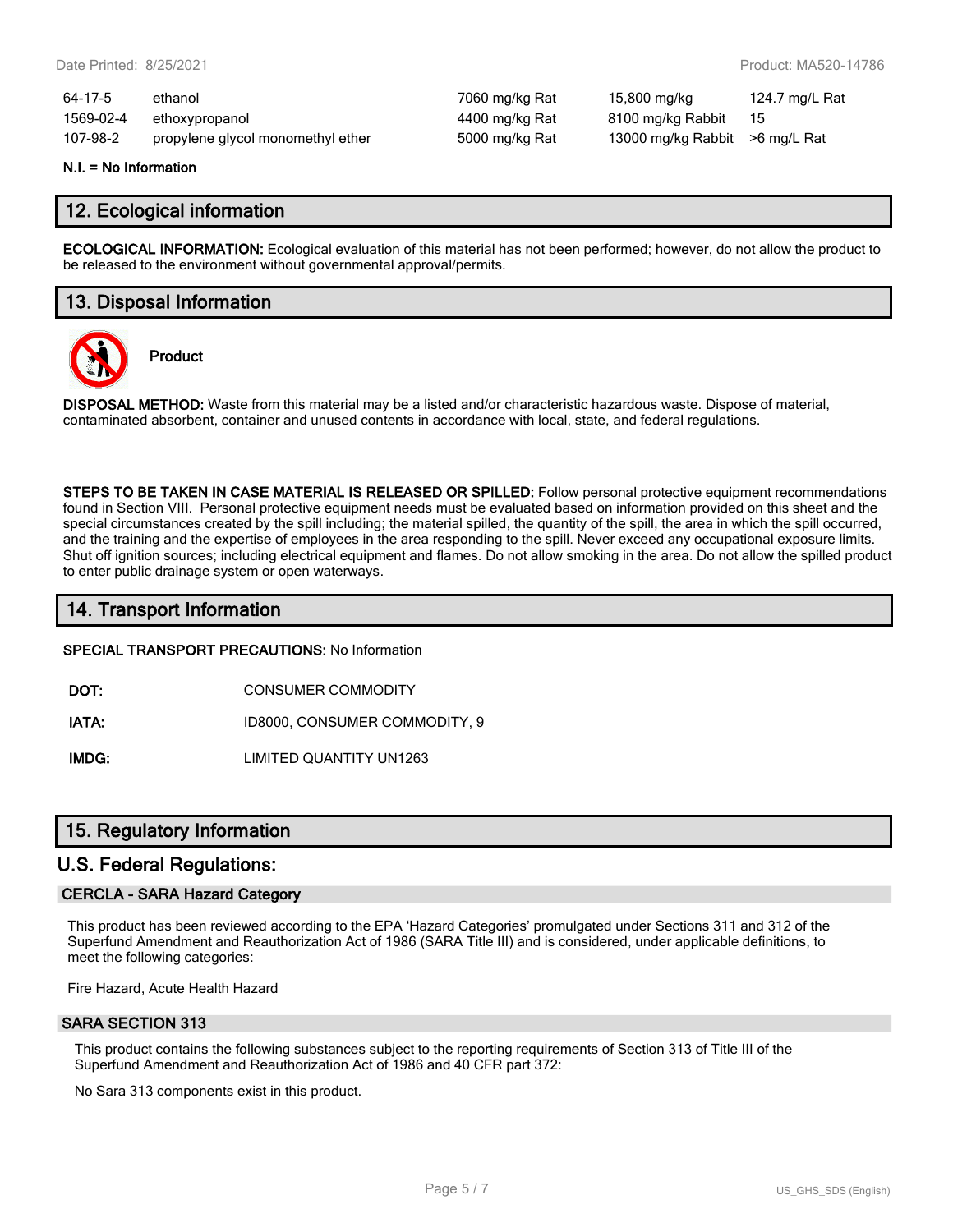#### **TOXIC SUBSTANCES CONTROL ACT**

This product contains the following chemical substances subject to the reporting requirements of TSCA 12(B) if exported from the United States:

No TSCA components exist in this product.

# **U.S. State Regulations:**

## **CALIFORNIA PROPOSITION 65**

No listed chemicals.

| 16. Other Information                                                                                                                                                                                                                                                                                                                                |                                                                                                                                                                                                                  |                |             |          |                             |                         |
|------------------------------------------------------------------------------------------------------------------------------------------------------------------------------------------------------------------------------------------------------------------------------------------------------------------------------------------------------|------------------------------------------------------------------------------------------------------------------------------------------------------------------------------------------------------------------|----------------|-------------|----------|-----------------------------|-------------------------|
| <b>Supersedes Date:</b><br><b>Revision Date:</b><br>7/22/2021<br>Reason for revision:<br><b>Product Composition Changed</b><br>Substance and/or Product Properties Changed in Section(s):<br>02 - Hazards Identification<br>09 - Physical & Chemical Information<br>16 - Other Information<br>Datasheet produced by:<br><b>Regulatory Department</b> |                                                                                                                                                                                                                  |                |             | 9/9/2019 |                             |                         |
| <b>HMIS Ratings:</b>                                                                                                                                                                                                                                                                                                                                 |                                                                                                                                                                                                                  |                |             |          |                             |                         |
| $\overline{2}$<br>Health:                                                                                                                                                                                                                                                                                                                            | <b>Flammability:</b>                                                                                                                                                                                             | $\overline{3}$ | Reactivity: | 0        | <b>Personal Protection:</b> | $\overline{\mathsf{x}}$ |
| Volatile Organic Compounds, gr/ltr:<br>Text for GHS Hazard Statements shown in Section 3 describing each ingredient:<br>H <sub>225</sub><br>H226<br>H302<br>H319<br>H331<br>H332<br>H336<br>Icons for GHS Pictograms shown in Section 3 describing each ingredient:<br>GHS02<br>GHS06<br>GHS07                                                       | Highly flammable liquid and vapour.<br>Flammable liquid and vapour.<br>Harmful if swallowed.<br>Causes serious eye irritation.<br>Toxic if inhaled.<br>Harmful if inhaled.<br>May cause drowsiness or dizziness. |                | 839         |          |                             |                         |